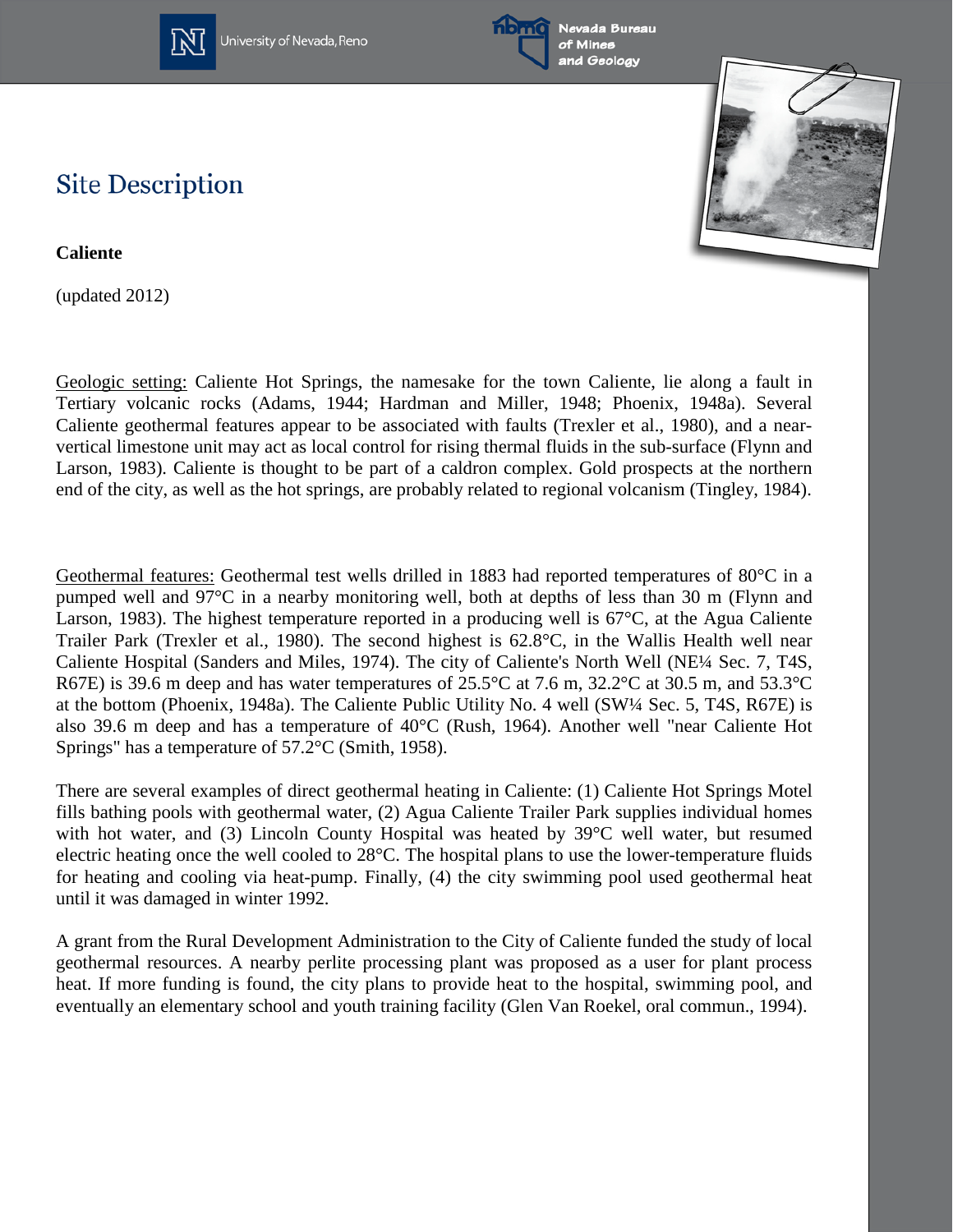

University of Nevada, Reno





*Caliente Hot Springs*: The Caliente Hot Springs in Sec. 8 and SW¼ Sec. 5, T4S, R67E have reported temperatures of 37.7-62°C (Waring, 1965; Sanders and Miles, 1974; Reed et al., 1983). The springs no longer flow, with much of the water traveling underground into Caliente Creek. However, a 250,000-L swimming pool can be filled in 4 hours with a small pump lifting water only 2.1 m (Smith, 1958).

## Leasing information:

**Site Description** 

N/A

## Bibliography:

Adams, W. B., 1944, Chemical Analyses of Municipal Water Supplies, Bottled Mineral Waters and Hot Springs of Nevada: Nevada University, Reno, Department of Food and Drugs, Public Service Division, 16 p.

Flynn, T., and Larson, M.K., 1983, Drilling, Completion, and Testing of Geothermal Wells CD-1 and CD-2, Caliente, Nevada: Geothermal Resources Council Transactions, v. 7, p. 595-600.

Hardman, G., and Miller, M., 1934, Quality of Water of Southeastern Nevada, Drainage Basins and Water Resources: Nevada University, Reno, Agricultural Experiment Station Bulletin 136.

Phoenix, D.A., 1948a, Geology and Ground Water in the Meadow Valley Wash Drainage Area, Nevada, Above the Vicinity of Caliente, With Statements on Classification of Irrigable Lands in the Panaca Area of Meadow Valley, By George Hardman and H.G. Fox, and Quality of Spring and Well Waters of the Meadow Valley Wash Drainage Area Above Tile Vicinity of Caliente, By George Hardman and M.R. Miller: Nevada Department Conservation and National Resources, Water Resources Bulletin 7.

Reed, M.J., Mariner, R.H., Brook, C.A., and Sorey, M.L., 1983, Selected Data for Low-Temperature (Less Than 90 Degrees C) Geothermal Systems in the United States; (Reference Data for USGS Circular 892): U.S. Geological Survey Open-File Report 83-250, 129 p.